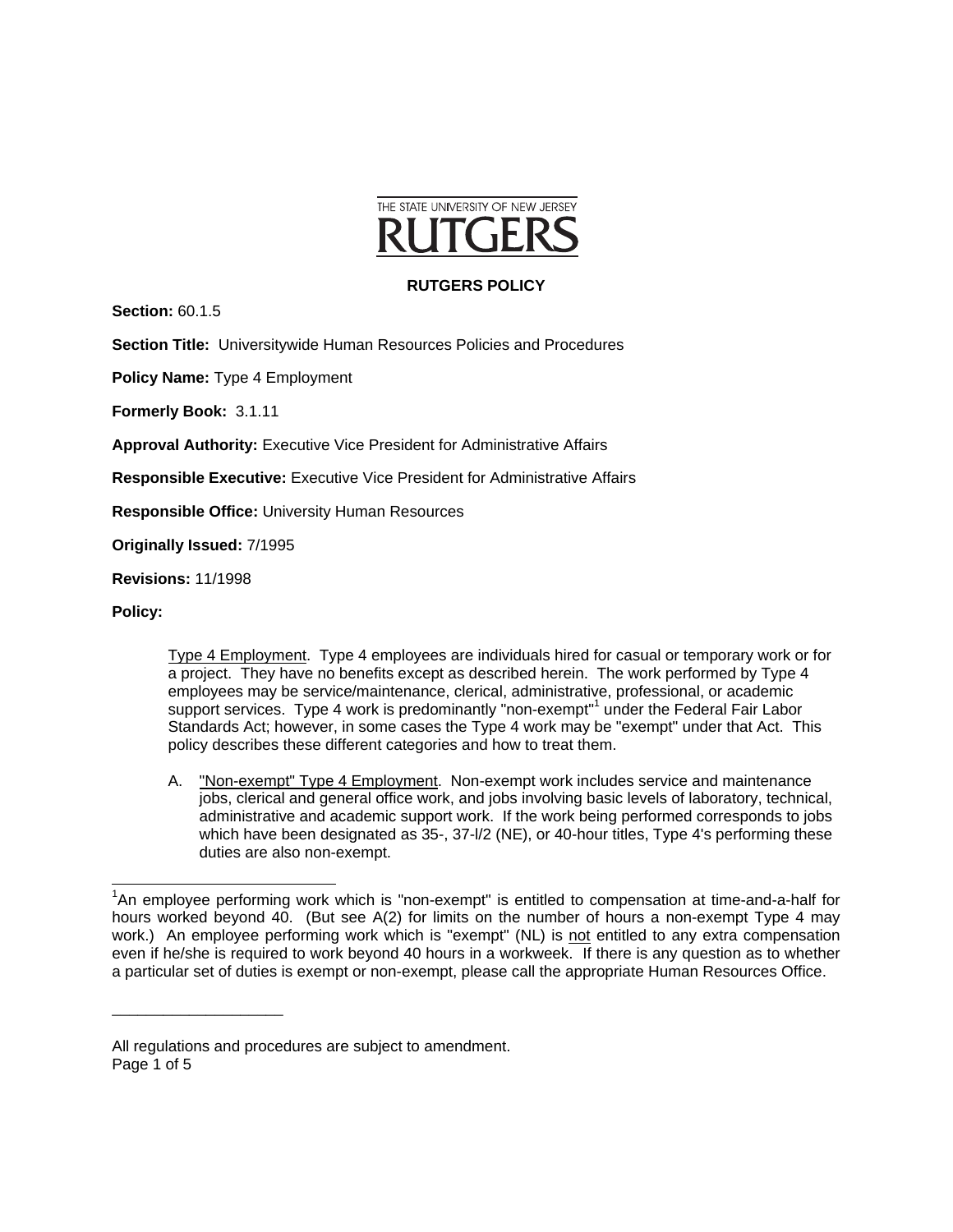- (1) Assigning a Job Title for "Non-Exempt" Type 4 Work. Non-exempt Type 4 employees should be assigned job class numbers as follows. If the work of a particular Type 4 changes such that a different job class is more appropriate, a new Payroll Authorization Form (PAF) should be submitted:
	- 04100 Clerical/Office/Library Assistant

04200 - Laboratory/Technical

04300 - Service/Maintenance

- 04400 Non-exempt Administrative/Supervisory
- (2) Limitation on Hours of Work and Duration of Employment. Normally a non-exempt Type 4 may work no more than 60 hours in a biweekly period. Exceptions to this limitation may be made for a short period of time such as when the Type 4 is filling in while the department is searching for a regular employee, when the Type 4 is filling in for a regular employee on leave, for summer employment, or for a special short-term project.

Type 4's working in jobs which correspond to positions included in the AFSCME Local 1761 bargaining unit may not normally remain in the job for longer than 16 months. Type 4's working in jobs which correspond to positions included in the AFSCME Local 888 bargaining unit may not remain in the job for longer than nine months.

(3) Pay. Non-exempt Type 4 employees are paid an hourly rate and are paid only for the actual hours worked; they have no time off benefits. Departments must keep accurate daily records of hours worked. (Employee Time Record Forms may be ordered from Materiel Services for convenience in keeping these records.)

Notwithstanding the limitation on hours of work for non-exempt Type 4 employees, there may be a week in which the employee is required to work beyond 40 hours. In that case, in addition to payment of straight time for hours worked up to 40, compensation at time-and-a-half must be paid for hours worked beyond 40.

- (4) Benefits. Non-exempt Type 4 employees have no time off benefits or any other benefits except that after a year of continuous employment they are enrolled in Public Employees' Retirement System (PERS). University Human Resources will advise the department and the employee in advance of the requirement to enroll. The employing department is required to pay the employer's share of the PERS contributions.
- B. "Exempt" Type 4 Employment. A Type 4 job may be considered exempt only if it corresponds to a regular position which has been designated as "NL," (exempt from the overtime requirements of the Fair Labor Standards Act). If there is any question as to whether a particular Type 4 job is exempt, please call the appropriate Personnel Office.
	- (1) Assigning a Job Title for "Exempt" Type 4 Work. Exempt Type 4 employees should be assigned job class numbers as follows:

\_\_\_\_\_\_\_\_\_\_\_\_\_\_\_\_\_\_\_\_

All regulations and procedures are subject to amendment. Page 2 of 5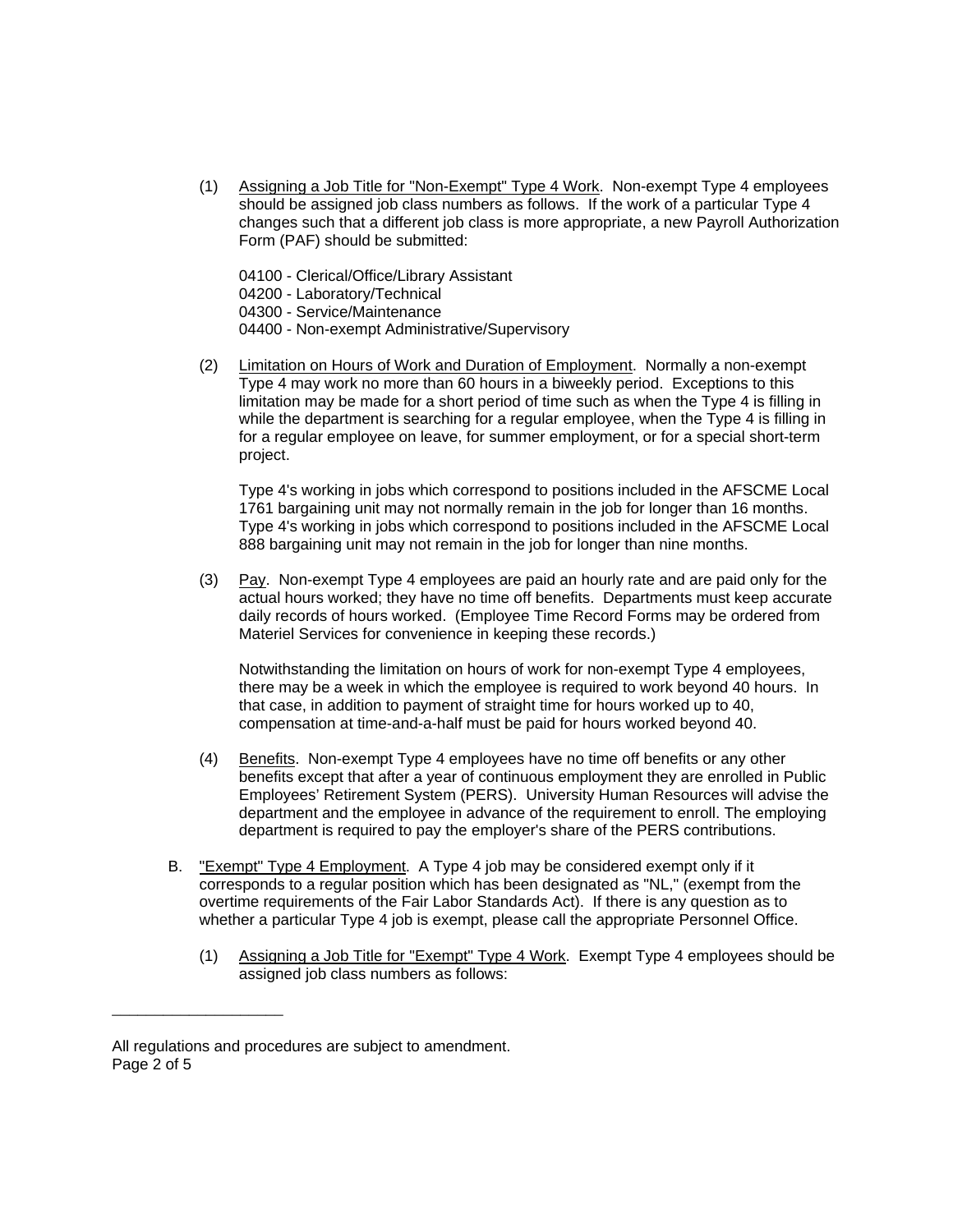07100 - Exempt Administrative/Supervisory 07200 - Exempt Professional

(2) Limitation on Duration of "Exempt" Type 4 Employment. An exempt Type 4 may be hired to work full time for a particular project; however, such employee should not be retained for longer than a year. Any exception to this limitation must have the approval of the appropriate Vice President or Provost.

It is expected that the work for which exempt full-time Type 4 employees are hired will require about 40 hours a week, although some jobs require significantly more effort. (Those hired to work a percentage of full-time are paid and are expected to work accordingly.) If a full-time exempt Type 4 works fewer hours because of employerdictated workload variations, pay will not be reduced; neither will such employees receive any additional compensation when they are required to work longer hours in a particular week.

- (3) Benefits. Exempt Type 4 employees have no benefits except as follows:
	- (a) An employee who is given an exception to work longer than a year will be enrolled in PERS after having worked continuously for more than a year. University Human Resources will advise the department and the employee in advance of the requirement to enroll. The employing department is required to pay the employer's share of the PERS contributions.
	- (b) Exempt Type 4 employees are permitted time off without loss of pay for jury duty. In addition, they accrue one day for each full month of employment to use for personal reasons or illness; departments must keep track of days accrued and used. Part-time exempt Type 4 employees will accrue days on a pro-rata basis. There is no cash value for these accrued days upon termination of employment.
- (4) Pay. In order to be "exempt" under the Fair Labor Standards Act, exempt Type 4  $\overline{\text{emp}}$ loyees may not be paid by the hour.<sup>2</sup> They are paid on either a "salary basis" or a "fee basis," both of which mean that the amount of pay is predetermined. This predetermined amount may be quoted as a weekly or a biweekly amount ("salary basis"), or a flat amount for a particular project ("fee basis"). (Physicians, as exceptions to this requirement, may be quoted and paid a per diem amount if they are hired by the day.)

\_\_\_\_\_\_\_\_\_\_\_\_\_\_\_\_\_\_\_\_

-

 $^{2}$ Be aware that if an exempt Type 4 employee is paid by the hour, the exemption is lost and time-and-onehalf must be paid for hours worked beyond 40 in the workweek.

All regulations and procedures are subject to amendment. Page 3 of 5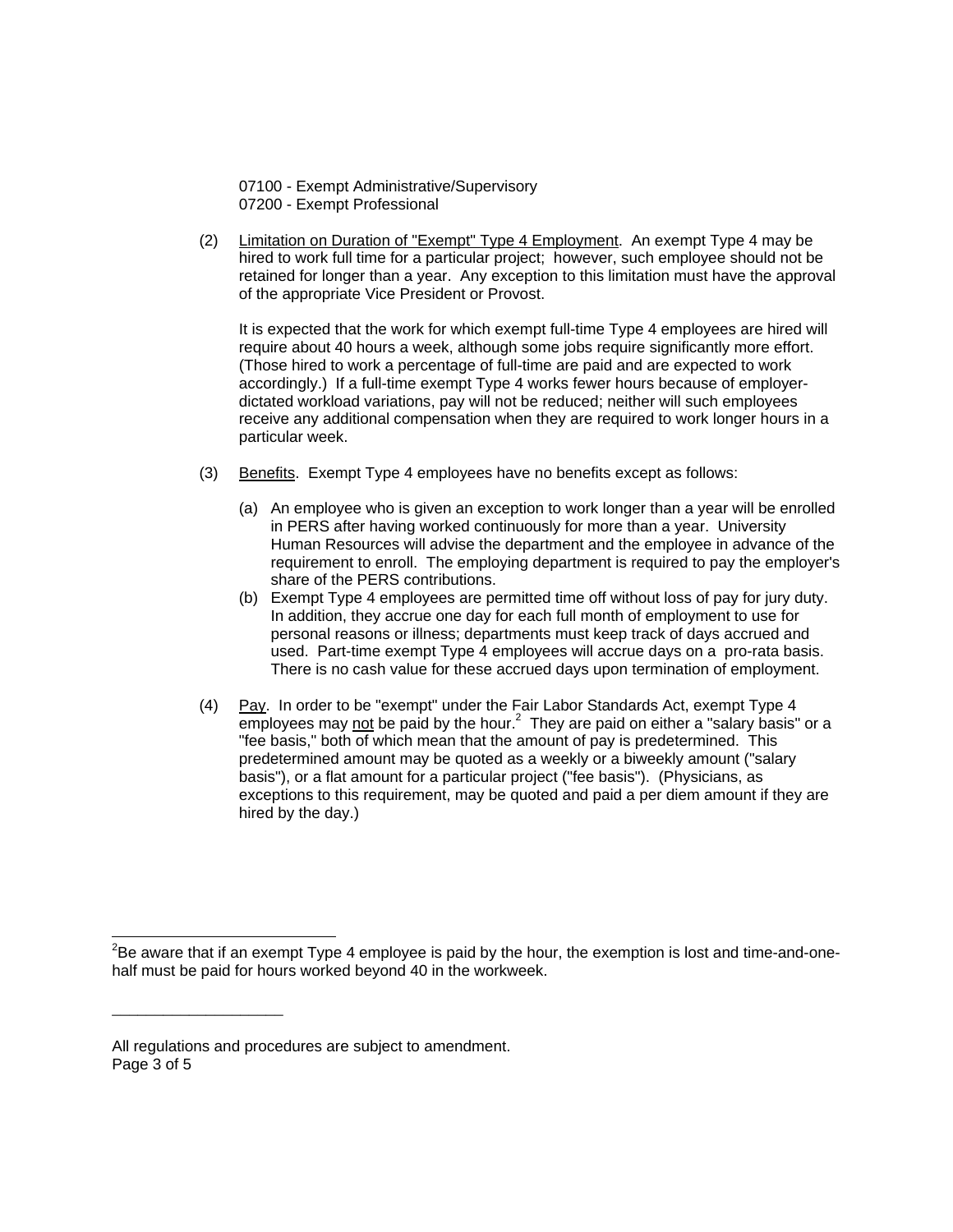The quoted amount of pay cannot be reduced merely because of employer-dictated variations in the hours worked within the agreed upon payment period.<sup>3</sup> However, the pay must be reduced when the employee is absent from work and when the accrued leave (B(3)b above) is not used because:

- (a) permission for use of accrued leave has not been sought or has been denied;
- (b) accrued leave has been exhausted;
- (c) the employee chooses to use leave without pay;
- (d) of a lay off for lack of funds. (However, if the lay off is for a partial week the exemption is lost for that week. That is, if the Type 4 works beyond 40 hours in the same week as the partial layoff, the Type 4 is entitled to compensation at timeand-a-half for the hours beyond 40.)

When the salary is reduced, the department must maintain a record of the reason why it was reduced.

- C. How to Pay Type 4 Employees.
	- (1) Non-Exempt (Paid for Hours Worked). The Time Report Form (TRF) must include the following:
		- (a) Line T-1. Enter Social Security Number, Name (last name, first name), Number of Meals (for Dining Service employees who may be included in the meal plan), Type (enter "4"), Location Code, Campus, College/Division and Department. Continue to enter the hourly rate of pay in the "Job Class" box. Preprinted TRFs can be requested; these will provide all information except Number of Meals and the hourly rate of pay.
		- (b) Line T-2. Enter the period ending date (always a Friday), account(s) charged, regular hours, overtime hours (for hours worked beyond 40 in a one workweek period) and total hours (the sum of regular and overtime hours.) Two period ending dates may be paid on the same TRF; the last day to be paid may not be later than the Friday preceding the paydate.
		- (c) Signature. The signature area must include the printed name of the preparer, telephone extension, and be signed by the individual authorized to sign TRFs. Accounts requiring effort certification must also include the signature of the individual authorized to sign this certification.

\_\_\_\_\_\_\_\_\_\_\_\_\_\_\_\_\_\_\_\_

l

 $3$ For example, the pay of an exempt Type 4 who is working full time may not be reduced if he/she is advised not to work on a university holiday or another university closed day.

All regulations and procedures are subject to amendment. Page 4 of 5